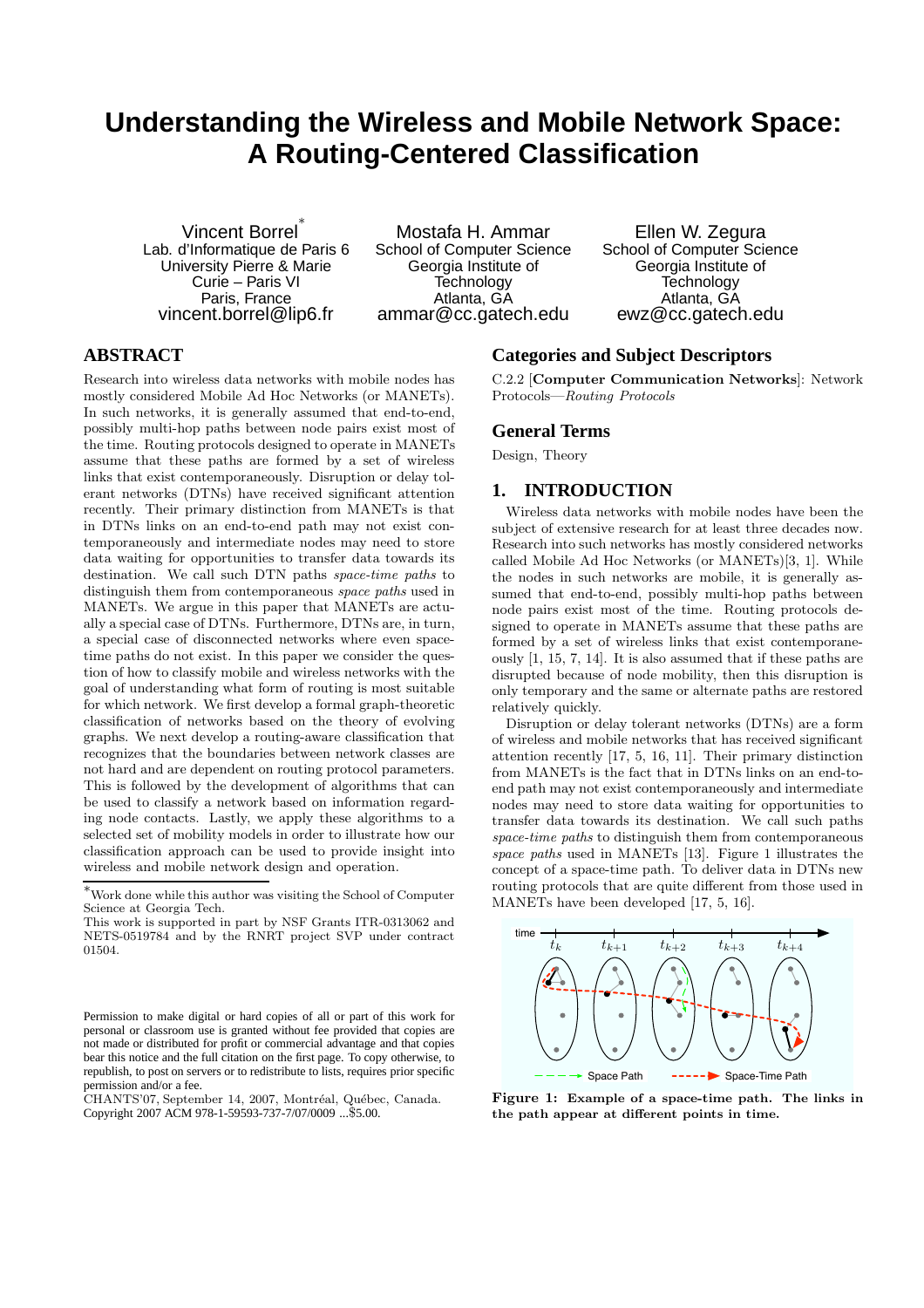For any particular network, the question of whether the network is a MANET or a DTN is important to answer as it will influence its design and operation. In reality such a question is hard to formulate and even harder to answer as many networks will not fit neatly within a simple classification scheme. How a network is classified depends on several factors. Most important are the size of the network, the geographical area covered by the network, the node mobility pattern, and the range of wireless radios. Except for some extreme cases, it is in general not obvious, given these network parameters, as to which class a particular network belongs to. This paper is concerned with developing a formal classification of mobile and wireless networks. The goal is to have the classification be usable to determine the most appropriate routing strategy for a network. We call this a routing-centered classification. We also aim to develop a methodology that allows us to perform this classification given network characteristics. Note that our objective is to have the network classification provide guidance regarding which *class* of routing protocol (e.g., MANET, or DTN) is feasible. Further specification of the routing protocol would be needed within the specific class indicated but beyond what our classification informs. This will typically require additional information that is beyond the scope of our classification such as traffic and reliability requirements.

The rest of the paper is structured as follows. Section 2 provides an informal overview of our classification. Section 3 develops a formal graph-theoretic classification of networks based on the theory of evolving graphs [4]. We next develop in Section 4 a routing-aware classification that recognizes that the boundaries between network classes is not hard and is dependent on routing protocol parameters. This is followed in Section 5 by the development of algorithms that can be used to classify a network based on information regarding node contacts, which can, in turn, be derived from mobility and radio range information. Lastly, we apply these algorithms in Section 6 to a selected set of mobility models in order to demonstrate how our classification approach can be used to provide insight into wireless and mobile network design and operation.

# **2. AN INFORMAL CLASSIFICATION**

We already mentioned two main classes of wireless and mobile networks, namely MANETs and DTNs. MANETs are characterized by the availability of space paths and DTNs by the availability of space-time paths. Space paths are actually a special case of space-time paths in which all the links exist simultaneously. Because of this, it can be argued that MANETs are actually a special case of DTNs. In fact, it is easy to see that DTN routing protocols (e.g., [17, 12]) are perfectly usable in  $MANETs<sup>1</sup>$ .

DTNs are, in turn, actually a special case of a more general class of networks in which space-time paths may not exist<sup>2</sup>. For example, a network with nodes that are sparsely deployed and move in limited regions does not provide endto-end space-time paths. In such networks data delivery is simply not possible between node pairs. Networks of this type require additional assistance in order to enable paths (space or space-time) for data delivery. Proposals for the

use of message ferries [19] or throwboxes [20] are motivated by this type of network. It should be noted, however, that message ferrying and throwboxes while initially motivated by this type of sparse network are perfectly usable in regular DTNs or MANETs. See, for example, the work in [8] where a ferry is used to improve the energy efficiency in a MANET.

To describe the network classes above we will first of all use the term Space-Path Networks (SPNs) to denote what we have been calling MANETs so far. We do this because the term "MANET" is currently overloaded in the literature to indicate both a network path characterization as well as the type of routing protocols used. Our terminology emphasizes the path behavior of MANETs that we are interested in without implying the use of any particular routing protocol. We use the term unassisted DTN or U-DTN to describe networks which provide space-time paths between all node pairs. Note that the U-DTN class includes the SPN class. We use the term *strict U-DTN* to describe networks in the U-DTN class but not in the SPN class. Networks that do not provide space-time paths between some or all the nodes (or alternatively whose space-time paths take an infinite amount of time to complete) are called assistance-needed DTNs or A-DTNs. The A-DTN class includes the U-DTN class. Here again we use the term strict A-DTN to describe networks in the A-DTN class that are not in the U-DTN class. Figure 2 illustrates our network classification.

Note that while the network classification above is based on path properties it also is intended to inform routing protocol design. Traditional MANET protocols are usable in networks belonging to the SPN class and perform poorly for networks outside the class. Of course, exactly which MANET protocol is best cannot be specified with this type of classification. DTN routing protocols like epidemic routing are usable in the entire U-DTN class (including the SPNclass. Assistance (like Message Ferrying) is required in the strict A-DTN class but is usable and sometimes beneficial in the entire A-DTN class (including networks in U-DTN and SPN classes). Again exactly which form of assistance or how it should designed (e.g., how a ferry route should be designed) is not informed by our classification and requires additional information beyond what we use in our classification.





We note that with this classification in mind, one can talk about *transformations* that can move a particular network from one class to another. For example, an "upgrade" transformation (like the addition of throwboxes or message ferries) can change a strict A-DTN into a U-DTN. Node failure or power depletion can result in the "downgrading" of an SPN to a strict U-DTN or a strict A-DTN. Changing network characteristics like node speed, the number of nodes,

<sup>1</sup>Traditional MANET routing protocols like DSR [7] and AODV [15]) are, of course, not in general usable in DTNs. <sup>2</sup>A space-time path can be considered a special case of no path when it takes an infinite amount of time to complete.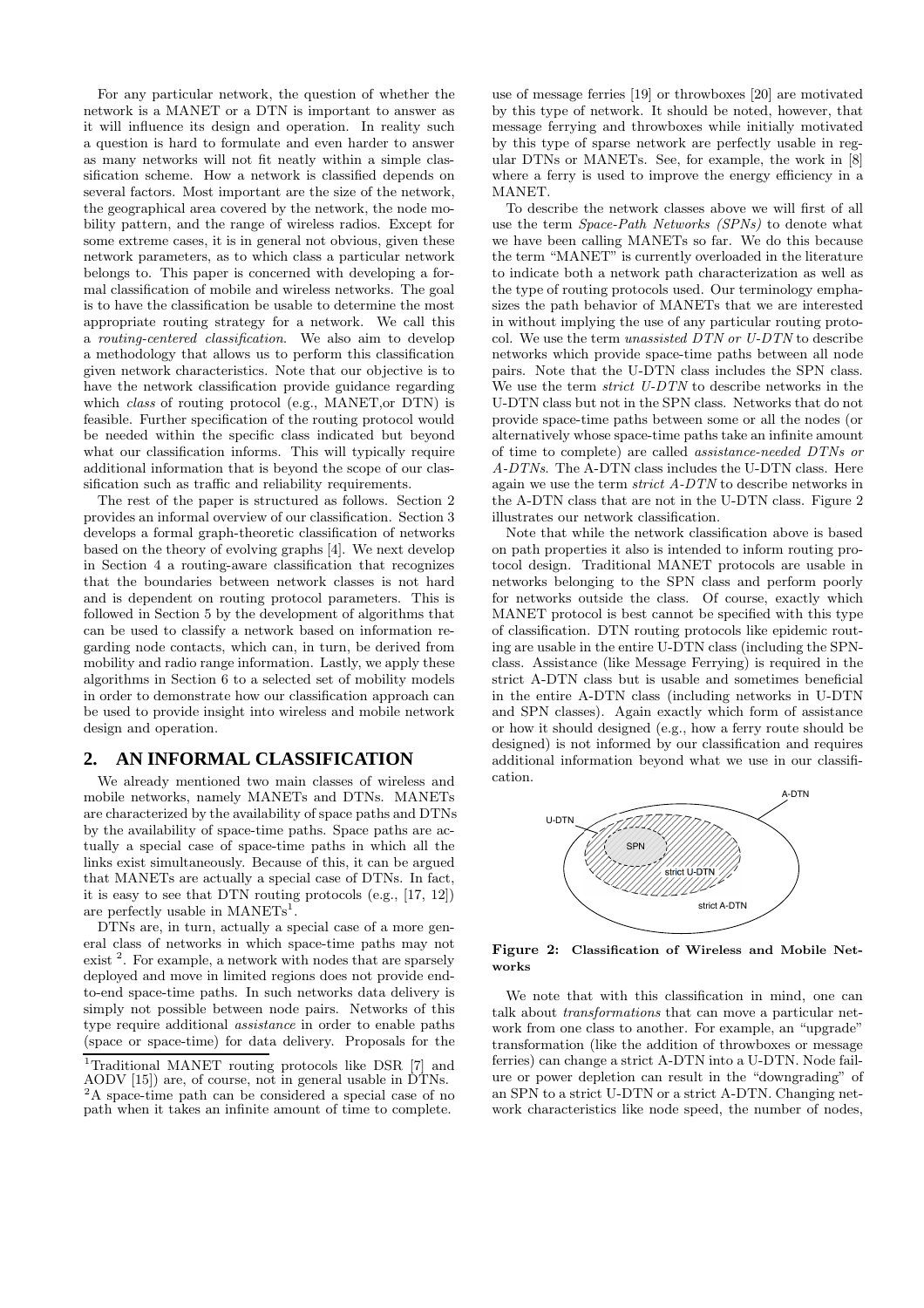or radio range, can also have transformative effects. Our classification framework enables us to also formally describe network transformation. We relegate this topic to future research.

Our network classification focuses on the properties of paths between node pairs. As such a network can appear to be of one class for some node pairs but of another class for other node pairs. This can complicate the classification quite a bit. So for the purposes of this paper, we consider a network to be of the SPN class if space paths exist between all node pairs. If a network is not in the SPN class but all node pairs are connected by space-time paths it belongs to the strict U-DTN class, otherwise it belong to the strict A-DTN class.

Another complication in formulating the classification arises from the question of the time window over which we consider a particular network. This is important because space-time paths take time to complete and if one considers a network over shorter periods, the network may appear to be in the strict A-DTN class, while over a longer period, the network appears to be in the U-DTN class. The notion of time window will be part of our formalism.

# **3. A FORMAL CLASSIFICATION BASED ON EVOLVING GRAPHS**

In this section we formalize the classification presented above starting with formalisms developed for evolving graphs in [4]. We start from the basic evolving graph definitions and then augment them with features necessary to complete the formulation of our classification.

### **3.1 Basic Evolving Graph Definitions**

An evolving graph is a graph whose links can change over time. This is formalized in the following definition.

DEFINITION 1. EVOLVING GRAPH  $\lbrack \Lambda \rbrack$ : An evolving graph  $\mathcal{G} = (G, S_G, S_T)$  is comprised of  $G = (V, E)$  the graph representing existing nodes and existing paths, the sequence of its  $\mathcal T$  subgraphs  $S_G = G_1, G_2, ..., G_{\mathcal T}$  and the sequence of its  $\mathcal T +$ 1 time instants  $S_T = t_0, t_1, t_2, ... t_T$ . We have  $\bigcup_{i=1}^T G_i = G$ and each  $G_i$  is the subgraph in place during  $[t_{i-1}, t_i]$ .

Informally, an evolving graph progresses in epochs. Epoch i lasts for the period  $[t_{i-1}, t_i)$ , during which the evolving graph is described by  $G_i$ .

It is relatively straightforward to see how a wireless and mobile network can be described as an evolving graph. As nodes move they potentially acquire and shed neighbors, changing the shape of a graph. The exact nature of these neighbor changes is a function of the node mobility and can be captured by the specifics of graph evolution. To describe this relationship we say that an evolving graph maps onto a wireless mobile network if the evolving graph provides an accurate representation of the node-contact evolution over time. With this mapping we are then able to formally define the classes of network described previously using a formal characterization of the corresponding evolving graph.

As mentioned earlier, it is important for our purpose to be explicit about the time over which we consider a graph. We therefore introduce the following new definition.

DEFINITION 2. SUB-EVOLVING GRAPH: Given an evolving graph  $\mathcal{G} = (G, S_G, S_T), 1 \leq i \leq j \leq \mathcal{T}, a (t_i, t_j)$ windowed sub-evolving graph of G is the graph  $\mathcal{G}' = (G, S'_G, S'_T)$  where  $S'_{G} = G_{i}, G_{i+1}, ..., G_{j}$  and  $S_{T} = t_{i}, t_{i+1}, ..., t_{j}$ .  $\mathcal{G}'$  is generally called a sub-evolving- graph of G.

In some cases it will be useful for us to talk about an infinitely long time window. For this we make the following definition of an evolving graph being considered over an infinitely long period of time.

DEFINITION 3. INFINITE EVOLVING GRAPH: An infinite evolving graph  $\mathcal{G} = (G, S_G)$  is comprised of  $G = (V, E)$ the graph representing existing nodes and existing paths, and  $S_G = \{G_t, t \in \mathbb{R}\}\$  the infinite sequence of its time-discrete subgraphs. Given two successive subgraphs  $G_{t1}$  and  $G_{t2}$  in  $S_G$ ,  $G_{t2}$  is the subgraph in place during [t1, t2].

Our notion of space-time paths is captured by the definition of journeys as follows:

DEFINITION 4. JOURNEY [4]: A journey  $\mathcal{J} = (R, R_\delta)$ in an evolving graph G is comprised of  $R = e_1, e_2, \dots, e_k$ the sequence of edges it traverses, and  $R_{\delta} = \delta_1, \delta_2, ..., \delta_k$  the corresponding time instants of node traversal.  $R_{\delta}$  must be in accordance with R and G.

Ferreira *et al* [4] also define three kinds of journeys<sup>3</sup> that start at an origin node i at time  $t_0$  to a destination node j:

- A *foremost journey* has the earliest arrival time to  $j$ .
- A *min-hop journey* has the minimum number of hops to  $j$ .
- A *fastest journey* has the minimum delay between leaving  $i$  and arriving to  $j$ .

The notion of connected graph is also extended to evolving graphs as follows:

DEFINITION 5. TIME-CONNECTION [4]: An evolving graph is said to be time-connected if there exists journeys in  $G$  between any two vertices in  $V_G$ .

### **3.2 SPNs, U-DTNs and A-DTNs as Evolving Graphs: An idealized classification**

We now formally define our network classes described previously by mapping them onto evolving graphs of certain properties. The mapping we describe here is idealized in the sense that we consider infinite evolving graphs and our classification is strictly dependent on the network contact properties and completely unaware of any routing protocol parameters or timing. We consider a more complex form of classification in the next section.

## SPN:

Determining the evolving graph properties for an SPN is simple. Because an SPN provides strict space paths, an evolving graph will map onto an SPN if each of the graphs representing its evolution is connected.

DEFINITION 6. IDEAL SPN: An infinite evolving graph  $\mathcal{G} = (G, S_G)$  maps onto an SPN if each subgraph  $G_t$  in  $S_G$ is connected.

Note that this classification is rather harsh because even if the evolving graph is disconnected during a single epoch, it cannot be classified as an SPN. This may be overkill since it would depend on how long the graph stays in this state.

<sup>&</sup>lt;sup>3</sup>Note that although these journeys start from  $t_0$ , they can be made to start from a given time instant  $t_i$  by being applied to the sub- evolving graph containing all time instants Later or equal to  $t_i$ .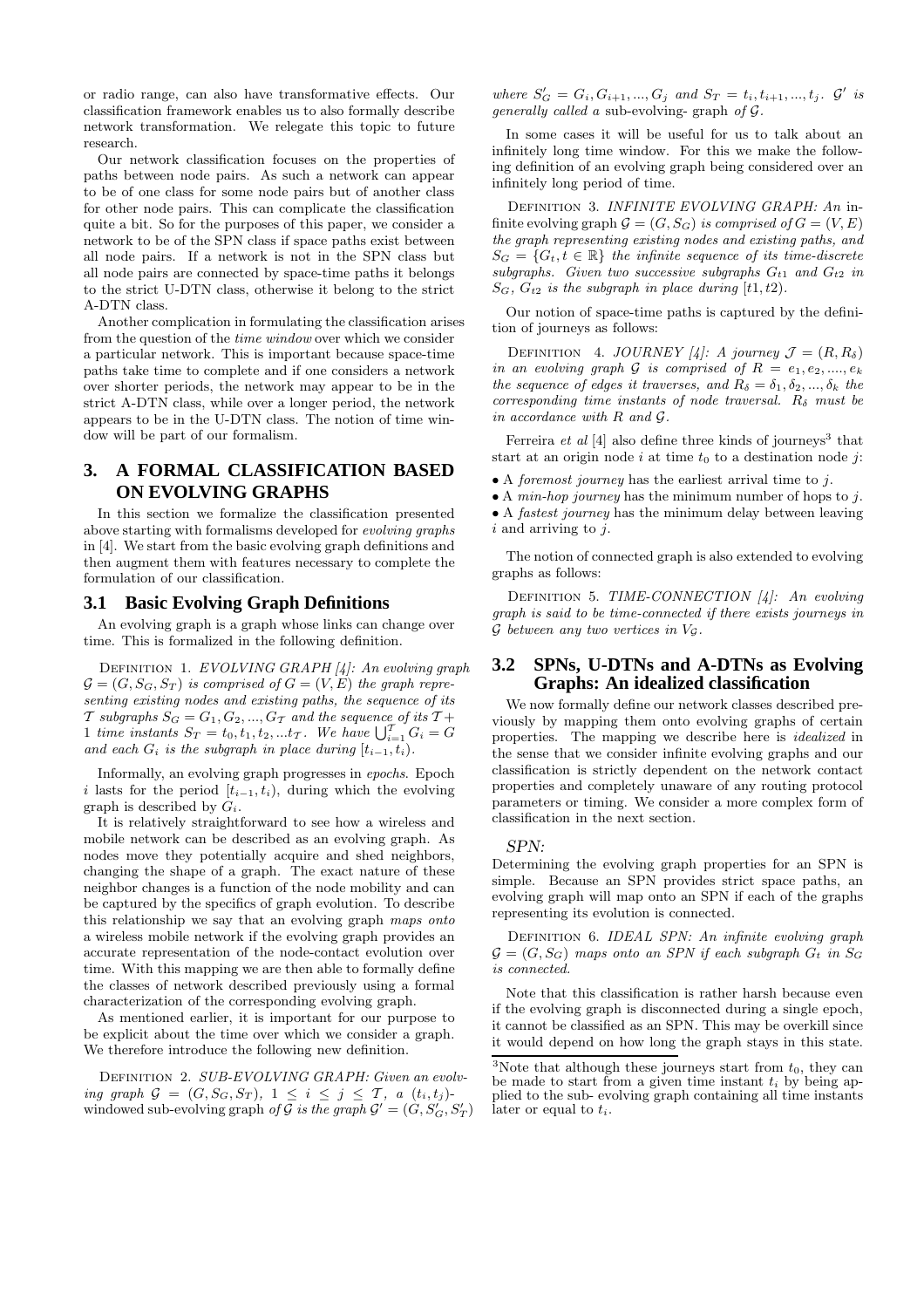These issues are the motivation for the more practical classifications described in the next section.

#### Strict U-DTN:

The principle behind U-DTN is that any source node can expect to reach any destination node in the future, and this at any time. This property holds for SPNs as well since they are a special case of U-DTNs. An infinite evolving graph maps onto a strict U-DTN if for any given time, and any pair of source and destination nodes, there exist a journey between these nodes, and if this evolving graph does not map onto an SPN.

DEFINITION 7. IDEAL STRICT U-DTN: An infinite evolving graph  $G = (G, S_G)$  maps onto a strict U-DTN if:  $-\forall t \in \mathbb{R}, \forall (i, j) \in V \times V$ , there is a journey in G from i to

j starting after t, and

- G does not map onto an SPN.

Strict A-DTN:

Assistance is needed as soon as there exist a time and pair of nodes such that one cannot reach the other by a space-time path after this time.

DEFINITION 8. IDEAL STRICT A-DTN: An infinite evolving graph  $\mathcal{G} = (G, S_G)$  maps onto a strict A-DTN if  $\exists t \in$  $\mathbb{R}, \exists (i, j) \in V \times V$ , there is no journey in G from i to j starting after t.

While this ideal classification gives us a base to build upon, most real-life scenarios are finite in time. On finite evolving graphs, the strict U-DTN classification cannot apply, since any evolving graph not finishing by a connected subgraph will have a time and a pair of nodes such that there is no journey relating them past this time. Moreover, we wish to account for simple real-life constraints, that might influence the usability of a routing approach. In the next section we devise such a classification.

# **4. A PRACTICAL CLASSIFICATION**

The previous section provides a graph-theoretic classification of a mobile network that lasts for an infinitely long time into a single class. In reality of course, networks typically operate over finite durations. Even if a network operates for a long time, it is possible that its character may change over time. The classification is idealized in that it ignores details of the routing protocols. For example, a network that gets disconnected even for a short period of time is not classified as an SPN, even though, in practice, such temporary disconnection does not affect the operation of most MANET routing protocols.

In this section we extend the baseline idealized classification into a more practical one. We are interested in providing a classification that tells us something about how one should operate the network. The first difference from the idealized classification is the fact that we consider classifying finite duration evolving graphs. Our goal is to produce a single classification for the entire duration of each graph. As will be shown in Section 5, we then use this finite-duration classification to decompose a network into time phases with a single classification per phase.

The second difference is that we include practical aspects of the network operation into the classification. There are possibly many approaches to this depending on which aspects of a network's operation one wants to highlight. A

full exploration of this issue is relegated to future research. We focus here on routing-related concerns in the classification. But even in that regard, we do not attempt to exhaust all routing concerns, but rather we aim to illustrate how they may be incorporated into network classification through simple parameters.

## **4.1 Practical SPN classification**

In our idealized classification we have said that a network is an SPN if its corresponding evolving graph is always connected. This type of classification, however, does not tell us a lot about whether this class of networks is suitable for the deployment of MANET routing protocols. For example, consider an evolving graph where the graph changes significantly from one time epoch to the other while maintaining a connected graph at all epochs. While this qualifies as an SPN according to our classification above, it is clearly not a suitable environment for the deployment of a MANET routing protocol. Another important aspect of MANET routing protocols is that they require time to settle down, so an SPN that is defined over a short period of time may not be suitable for MANET routing.

In order to capture the above effects we first define a link persistence metric as follows:

DEFINITION 9. LINK PERSISTENCE: Let G be an evolving graph.

We define  $P(\mathcal{G}) = \frac{Q(\mathcal{G})}{\sum_{k=1}^{k \le T} l_{t_k}/2}$ , called link persistence, which is the average duration a link spends from its inception to its outage in the evolving graph.

 $Q(\mathcal{G}) = \sum_{1 \leq k \leq T} ((t_k - t_{k-1}) \times |E_k|),$  called the link-time quantity, is the amount of existence time cumulated by all links in the evolving graph.

 $l_{t_k}$ , called the link variation at time  $t_k$ , is the number of links added or removed from the evolving graph at time  $t_k$ .

Using this definition, we obtain our practical SPN classification. This classification will be influenced by two parameters, which have to be provided from the point of view of a MANET routing protocol: the minimum acceptable duration of an SPN,  $\eta$ , and the minimal edge persistence that is acceptable by the network,  $\delta$ .

DEFINITION 10. PRACTICAL  $(\eta, \delta)$ -SPN: Given a minimum duration  $\eta$  and a minimal persistence  $\delta$ , an evolving graph  $\mathcal{G} = (G, S_G, S_T)$  maps onto an SPN if:

- each subgraph in  $S_G$  is connected, and

### **4.2 Practical strict U-DTN, strict A-DTN classification**

For networks that do not belong to the practical SPN class we defined above, we now consider how to classify them as either U-DTNs or A-DTNs. Again we are interested in a practical classification that takes into account routing concerns. In U-DTNs we typically have to wait for links in a journey to appear for the data to be effectively transferred to destination. This waiting time, related to node motion, can be very large in relation to typical network delays. Thus, it becomes a predominant factor. Even though delays can be tolerated in such networks, it is often the case that one would like to bound this delay in order to, for example, set data expiry times. In the very least we are interested to know that the journey delay is not infinite.

<sup>-</sup>  $t_{\scriptsize T}$  –  $t_0 > \eta, \ and$  $-P(\mathcal{G}) > \delta$ .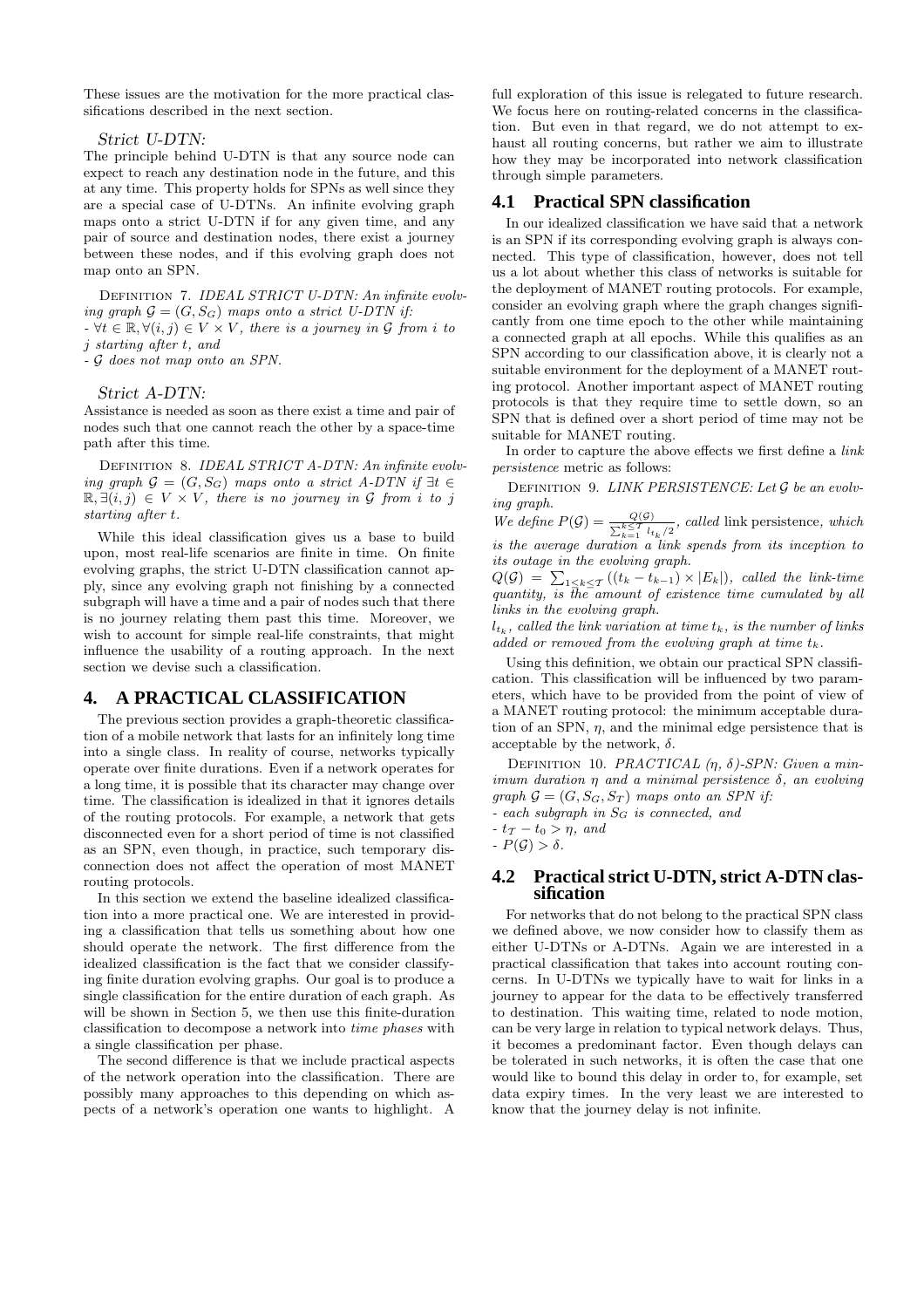Thus, when deciding if a DTN needs assistance or not, we choose to consider the worst delay of journeys in the evolving graph. We use foremost journeys to estimate the minimal delay to reach a destination from a given source. Thus, the we define a measure called "Longest Foremost Journey" as follows.

Definition 11. LONGEST FOREMOST JOURNEY: Given an evolving graph G and a time instant  $t_i \in S_T$ , we define  $L(\mathcal{G}, t_i)$ , called longest foremost journey of  $\mathcal G$  at instant  $t_i$ , the maximal duration that a foremost journey will take from any origin node to any destination node in G.

Our practical U-DTN classification is expressed as follows:

DEFINITION 12. PRACTICAL  $\gamma$ -U-DTN: Given a maximal journey delay  $\gamma$ , an evolving graph  $\mathcal{G} = (G, S_G, S_T)$ maps onto a strict U-DTN if:

- G is time-connected, and

 $-L(\mathcal{G}, t) < \gamma, \forall t < t_{\mathcal{T}} - \gamma$ 

- G does not map onto an SPN.

# **5. CLASSIFYING NETWORKS FROM MO-BILITY TRACES**

We are now interested in the problem of classifying a certain wireless and mobile network given its mobility model or trace and given desired routing protocols. The mobility model (in conjunction with wireless range and propagation data) allows us to model the network as an evolving graph. The desired routing protocols give us the parameters  $\eta$ ,  $\delta$ , and  $\gamma$  used in our practical classification. In this section we develop an approach that allows us to take this input and produce a network classification. Recall that our classification framework is designed to help us with determining appropriate routing protocols for the network.

The evolving graph produced from the network characteristics is necessarily of a finite duration. Within this time duration we are interested in determining how a network classification changes over time, resulting in a time decomposition of the duration of network operation in time phases with a different classification in each.

Our approach to providing network classification is based on extracting certain metrics from the evolving graph. These metrics are derived from our formal classification. We then develop algorithms that consider the time-evolution of these metrics to produce the desired classification outcome.

### **5.1 Metrics of Interest**

Our classification algorithm is based on the following metrics:

•  $NCC_i$ : The number of connected graph components in the evolving graph at epoch  $[t_{i-1}, t_i)$ .

 $\bullet$   $L_i$ : is the accumulated link departures up to and including time  $t_i$ . Note that  $L_i = \sum_{t_0}^{t_i} l_{t_i}$  (see definition 9).

•  $Q_i$ : link-time quantity at time  $t_i$  (as defined in definition 9).

•  $LFJ_i(j,k)$ : is the longest foremost journey between nodes j and k and starting at instant  $t_i$ .

For a given evolving graph, the computation of most of these metrics is simple. Computing  $NCC_i$  uses well known graph algorithms [9]. Computing  $L_i$  and  $Q_i$  requires simple accumulation of information about link changes.

 $LFJ_i$  is computed using the Foremost Journeys algorithm, as defined in [4]. In that paper, starting from the observa-

tion that, given a source, a foremost journey to any destination is recursively based on a foremost journey to the node preceding the destination, the authors propose a simple modification of Dijkstra's algorithm using time of arrival as the ordering criterion. This algorithm gives, from any source node, foremost journeys to all possible destinations, and has a complexity in  $O(M \times (\log \delta_E + \log N))$ , where  $\delta_E$ , called activity of the evolving graph, is the average number of time instants where an edge is present in this evolving graph.

A slight modification of this algorithm, permitting us to specify an arbitrary initial time instant in the evolving graphs, is used to compute  $LFJ_i$ . Here, at each time instant  $t_i$ , we compute, for one arbitrary node in each of the cliques of  $G_i$ , the foremost journeys from this source to all possible destinations, recording the longest one in  $LFJ_i$ .

### **5.2 The classification process and its outcomes**

Given  $\eta$  and  $\delta$  for the SPN classification and  $\gamma$  for the U-DTN and A-DTN classifications, our goal is to decompose the time duration of the evolving graphs into timewindowed sub-evolving graphs (see Definition 2) where each subgraph maps onto a single network classification. The original evolving graph can then be characterized by the percentage of time it spends in each network class.

We first determine the sub-evolving graphs that map onto the SPN network class using the following procedure:

• Any time epoch  $[t_{i-1}, t_i)$  where  $NCC_i = 1$  is SPN-eligible. • A maximal succession of SPN-eligible instants  ${a \dots b}$  going from  $t_a$  to  $t_b$  constitutes an SPN phase, i.e., forms subevolving graph that maps onto the SPN class if it meets the following conditions: 1)  $t_b - t_a > \eta$  and 2)  $\frac{2 \times (Q_b - Q_a)}{L_b - L_a} < \delta$ .

To determine the sub-evolving graphs that map onto the DTN classes we follow the procedure below:

• Any epoch  $[t_{i-1}, t_i)$  that is not SPN-eligible, or is SPNeligible but not part of an SPN-phase, belongs to either a U-DTN phase or an A-DTN phase.

• The epoch belongs to a U-DTN class if it meets either one of the following two conditions: 1)  $(t_i \lt t_{\mathcal{T}} - \gamma$  and  $LF J_i \langle \gamma \rangle$ , or  $(t_i \geq t_{\mathcal{T}} - \gamma)$  and its predecessor epoch  $[t_{i-2}, t_{i-1})$  maps onto the U-DTN class.

• Otherwise, the epoch is part of an A-DTN phase.

# **6. ILLUSTRATIVE CLASSIFICATION EXAMPLES**

In this section we illustrate the use of our classification framework by applying it to two mobility models: the Random Waypoint (RWP) and Random Walk [6, 2] models. Our goal is to show how network classification is affected by the specifics of the mobility model, and its parameters, as well as the classification parameters derived from routing concerns.

Although numerous articles [18, 10] in recent years have shown that these mobility models have clear weaknesses for a real mobility simulation, we chose them because of their simplicity. Our aim here is to highlight the interesting potential of our classification framework.

We use the mobility models to generate node-contact traces which, in turn, define an evolving graph. We then use our classification procedures described in Section 5 to classify the evolving graph. Recall that our classification results in a decomposition of the evolving graph into time phases, each with a corresponding network classification.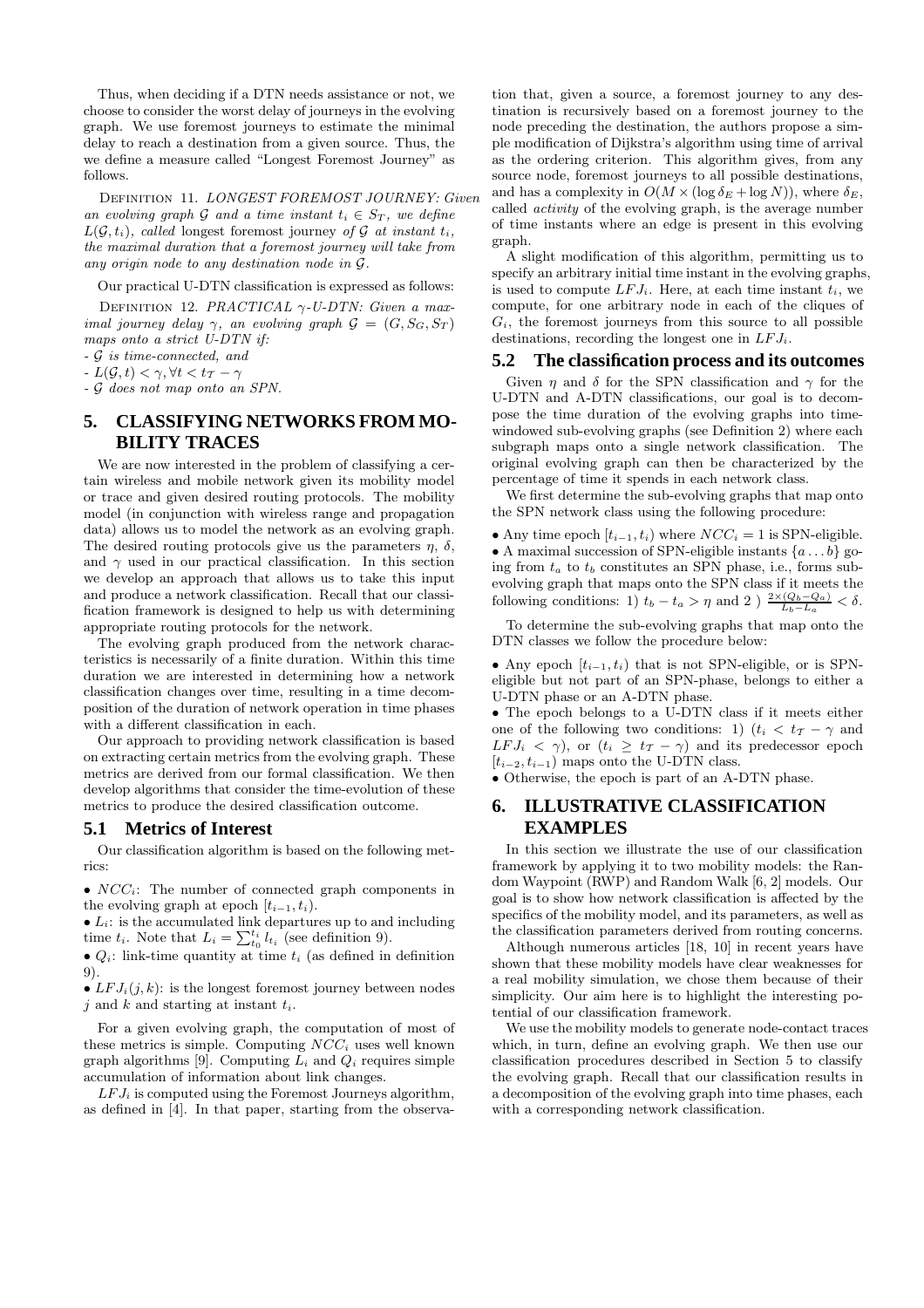

In our models we move a specified number of nodes in a 2Km by 2 Km square area. We assume that radios have a 250m range. The number of nodes and the node speeds are varied. For the RWP, we assume a pause time uniformly distributed between 0 and 10 sec. The network starts with all nodes uniformly distributed within the area and runs for 3 hours.

### **6.1 Impact of mobility parameters**

We first study the impact of the two defining parameters for RWP and RW: the number of nodes and their speeds. Before discussing our results, recall that our classification is a function of three parameters: namely  $\eta$ , the minimum acceptable duration for an SPN,  $\delta$ , the minimum acceptable link persistence for an SPN, and  $\gamma$ , the bound on acceptable delay in a DTN. We set nominal values for these parameters as follows<sup>4</sup>:  $\eta = 1$  minute,  $\delta = 1$  second, and  $\gamma = 10$  minutes.

### Density:

The first parameter we want to study is the influence of node density on the general classification of networks moving according to the RWP and RW mobility models. We vary the number of nodes from 5 to 500 and consider two speed ranges: pedestrian speeds, chosen uniformly between 1m/s and 2m/s and vehicular speeds, randomly chosen between 10m/s and 20m/s.

Figures 3(a), 3(b), 4(a), 4(b) show the results of these experiments in form of a stacked bar-chart with the proportion of time spent in each class. These results show that, for example, a network with 100 nodes moving at pedestrian speeds, spends about 20% of the time in the SPN class, 78% of the time in the U-DTN class and 2% of the time in the A-DTN class. A similar network moving at vehicular speeds is classified as a U-DTN 100% of the time.

This classification achieves our objectives of providing guidance on how the network should be operated. For example, the pedestrian speed example above can be operated using (unassisted) DTN routing protocols for the entire time. These protocols would not work for a small percentage of the time (when the network is in the A-DTN class. Further efficiency may be obtainable by adapting the operation of the network to use MANET routing during the 20% of the time it is classified as an SPN. This is not necessary, however, since DTN routing will work when the network is in the SPN class. Our framework insures through the setting of the values for  $\eta$  and  $\delta$  that when a network is classified as an SPN, it is "stable-enough" for the adaptation to make sense. Although, other considerations that are outside the scope of our framework will need to be taken into account before the decision to use adaptive protocols is made.

We can make several observations from these graphs. First note that for slow pedestrian speeds, the network is mostly classified as an A-DTN when the node density is low. At vehicular speeds, however, the network is mostly classified as a U-DTN, even for low node densities. Second we can see that higher speeds give more space-time connectivity to the network (less networks in the A-DTN class, it also results in lower space-path connectivity (less networks in the SPN class). Also observe that at slow pedestrian speeds the RW mobility model results in a "more disconnected" network than an RWP mobility model for the same parameters. This is a result of the more randomness imparted by the RWP model.

#### Speed:

Figures 3(c), and 4(c) show the effect of speed on network classification for the the RWP and RW mobility models, respectively. In both graphs we fix the number of nodes to 60. As expected, when the speed of the nodes increases the network changes from being predominantly in the A-

<sup>&</sup>lt;sup>4</sup>Note that later results show the effect of changing these parameters on our classification.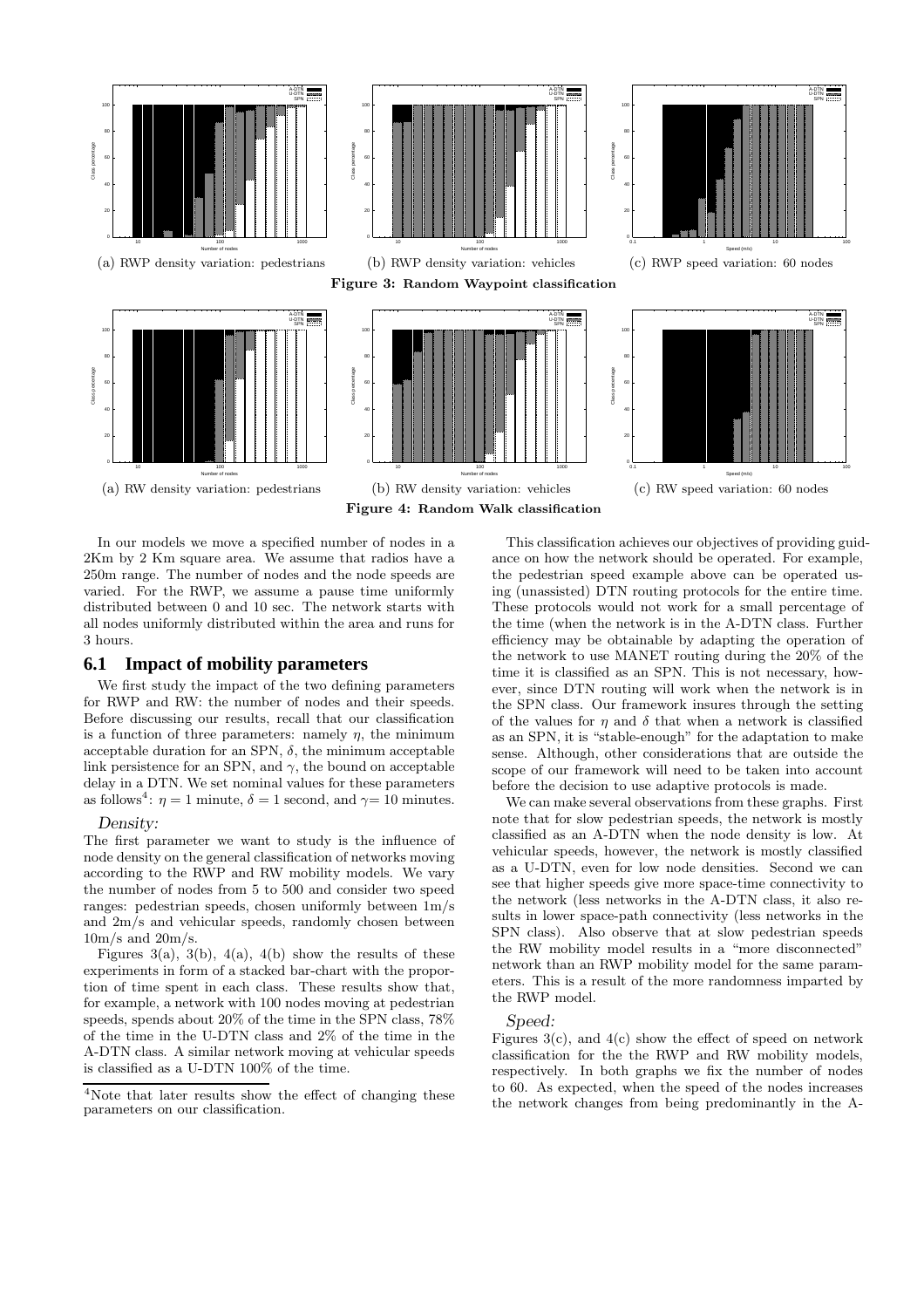

Figure 5: Proportion of time spent in SPN for RWP and RW mobilities as a function of classification parameters.



Figure 6: Joint Density/Speed Classification – RWP

DTN class to being predominantly in the U-DTN class. The transition happens at lower speeds for the RWP model than for the RW model.

### Join Speed/Density Classification:

The results above show that speed and density have complimentary impact on network classification. The higher the speed the more connected the network but also high speeds provide space-time paths at the expense of space paths. Increased density has the effect of increasing the percentage of SPN-class networks but more nodes were required for this at higher speeds. To be able to understand these effects better we show contour speed/density plots in figures 6 and 7 for RWP and RW, respectively. The graphs show the speed/density space subdivided into six zones. The boundaries of the zones are shown in the legend.

These kinds of graphs can again form the basis of the design of routing schemes for such networks. In cases where the networks operate in fixed regions within the space, specific routing can be designed for them. For example, networks that operate in the darker shaded region would require assistance in the form of, for example, message ferries. Networks that move widely within the space can justify the incorporation of learning mechanisms that can tell where they are operating and adapt routing to suit the region they are in at the moment.

### **6.2 Impact of classification parameters**

We next consider the impact of parameters  $\eta$ ,  $\delta$  and  $\gamma$  in our classification. We will look at two aspects of this: 1) the decision separating the SPN from the rest, which relies on  $\eta$  and  $\delta$  and 2) the decision separating strict A- DTN from the remainder, relying on  $\gamma$ .



Figure 7: Joint Density/Speed Classification – RW

### SPN Decision:

We now look at how the classification of SPN versus other classes is influenced by its parameters, in the two scenarios of pedestrian and vehicular speeds. Figures 5(a), 5(b), for the RWP model, and figures  $5(c)$  and  $5(d)$ , for the RW model, show the proportion of total time that the network spends in the SPN class as a function of our two classification parameters,  $\eta$  and  $\delta$ . The graphs are for a network with 200 nodes. Note that for very low values of  $\eta$  and  $\delta$ , the classification scheme is very liberal in classifying any connected portion of the network in the SPN class. This actually corresponds to an idealized classification. As the values of the parameters increases, the SPN classification applies to smaller proportions of the network duration.

#### A-DTN decision:

Using the simulation setup as above, we now consider at the outcome of the decision separating strict A-DTN from strict U-DTN, as a function of the parameter  $\gamma$ , the longest foremost journey.

Figure 8 shows the variation of the proportion of time that the network is classified in the A-DTN class as a function of  $\gamma$  for Random Waypoint and Random Walk, at pedestrian and vehicular speeds.

One interesting observation is that we clearly see here that for sufficiently large  $\gamma$  (which corresponds to maximum acceptable; message delivery delay) each mobility situation can result in a  $0\%$  time spent in the A-DTN class<sup>5</sup>. We can also see that higher speeds diminish the proportion of A-DTN classification for this node density (200 nodes in the area). Another observation is the fact that for small  $\gamma$ , the RW mobility model results in less proportion in the A-

 ${\rm ^5Of}$  course this conclusion only applies to the RWP and RW models considered here.